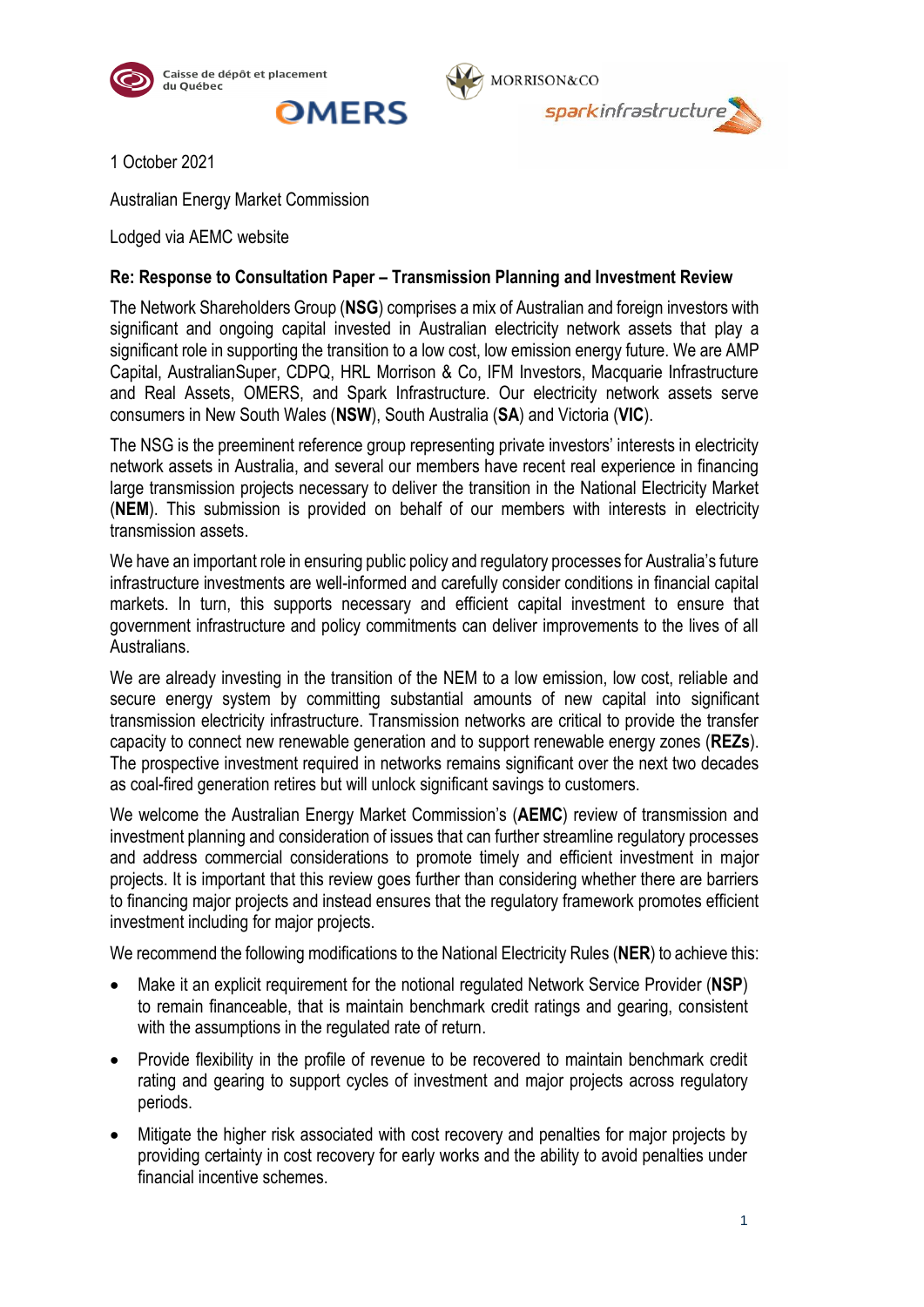

Market Operator (**AEMO**) as part of the ISP.







#### **The biggest issue hindering major transmission investment is financeability**

There has been significant progress in streamlining the regulatory and planning processes to facilitate the delivery of significant electricity network projects, however, financeability remains the most significant issue. Financeability issues under the regulatory framework results from the mismatch of revenue recovery to achieving the financial ratios underpinning the benchmark credit rating. This reduces the expected return on investment below the required return on investment and is the primary reason that a transmission NSP (**TNSP**) may not invest in a major transmission project.

This issue is exacerbated when the regulated return is lower than market estimates of the efficient cost of capital and where there is greater risk of not recovering costs, delays in cost recovery, penalties, and ex-post review exposure. Addressing these issues will improve but not resolve all the regulatory issues associated the financeability of a major project. If unresolved, these issues will remain barriers to realising the \$11 billion in benefits outlined in the ISP.

#### **Contestability is not an effective or proportionate solution to delivery risk**

We understand the AEMC's concern that significant benefits to customers from investing in major projects may not occur if a TNSP chooses not to proceed with a major transmission project. We can assure you that no investor in a TNSP would make this decision lightly and without exploring all options available to it. However, introducing contestability is not a proportionate or effective response to this problem.

A proponent in a contestable framework will face the same financing challenges as a privately held NSP and the same competition in project cost tender processes. Indeed, financeability issues could be greater for a stand-alone project without the benefit of the underlying Regulatory Asset Base (**RAB**). A contestable framework also introduces new operational, reliability and security risks. A more effective solutions would be to address the financing challenges in the regulatory framework which would also avoid the significant cost of establishing a contestable framework and the significant risk to operation and security of the system that it brings.

If a contestable framework is pursued, it should be a 'last resort' option if a TNSP does not proceed. However, in the absence of providing more flexibility in relation to returns and revenue, the risk that a project would not proceed remains. If more flexibility is provided, the TNSP should be able to participate in that subsequent contestable process where more favourable revenue, return and risk outcomes may be available than in the regulatory framework.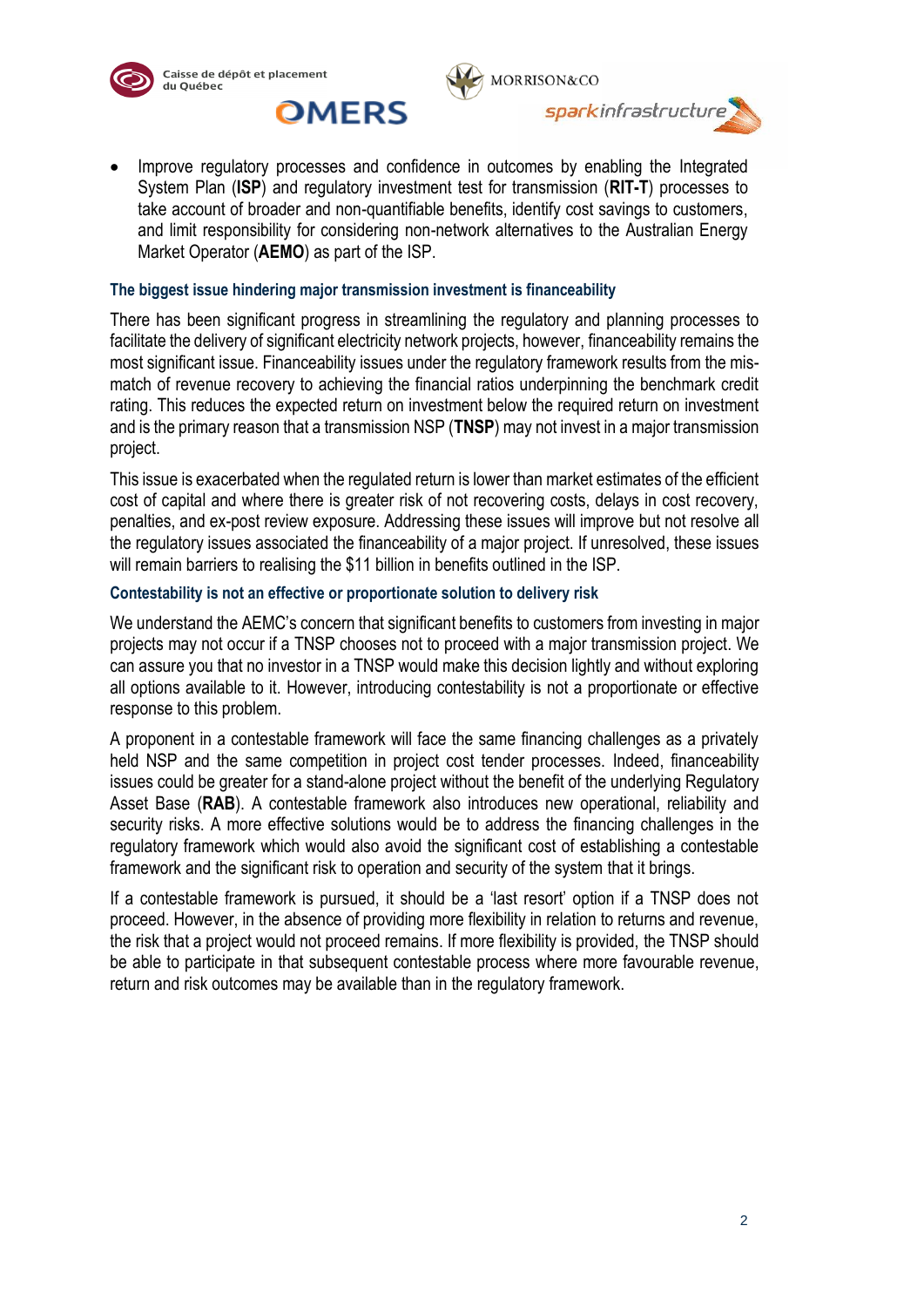





This submission outlines our view on the problems that lead to delays and higher cost of major transmission investment and the potential solutions that should be investigated. It is important for a detailed cost benefit assessment to be undertaken of all options, and tested with relevant parties, including the option of providing more revenue flexibility in the regulatory framework.

We would be happy to discuss these matters further and in the first instance we recommend you contact Sally McMahon on 0421057821 to organise a meeting.

We also note that the Clean Energy Finance Corporation (**CEFC**) was significantly involved in the recent financing solution for Project EnergyConnect. We strongly recommend that the AEMC approach the CEFC to discuss their views and involvement in this recent example.

Yours sincerely,

**Rick Francis Managing Director and CEO Spark Infrastructure**

**Christopher Curtain Senior Managing Director, Asia-Pacific OMERS Infrastructure**

**Jean-Etienne Leroux Managing Director – Australia & New Zealand, CDPQ**

**Steven Fitzgerald Head of Asset Management HRL Morrison & Co**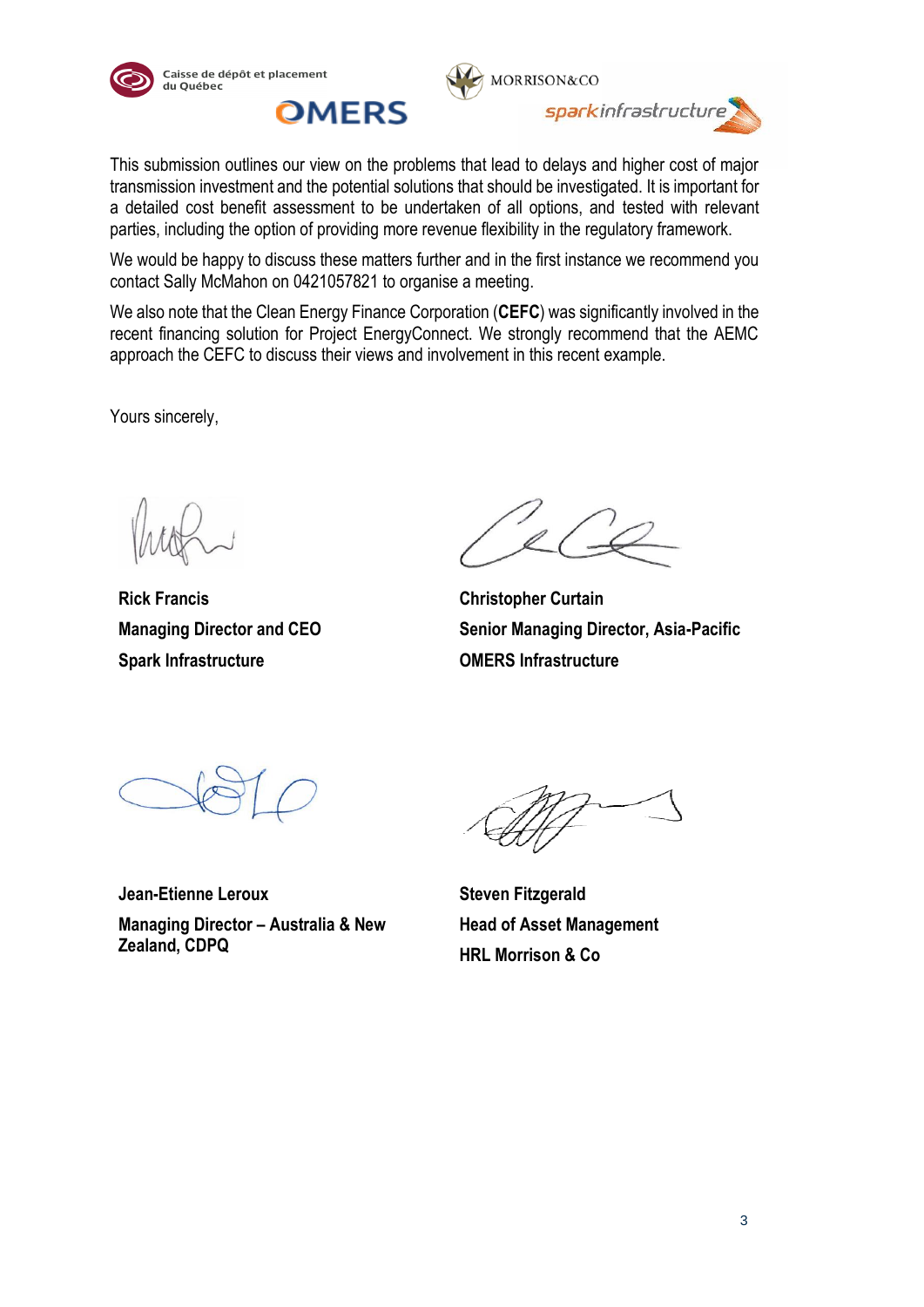





# **Attachment A: Responding to the issues raised in the Consultation Paper**

## **1. Introduction**

The AEMC has initiated this review to identify issues with the existing regulatory frameworks in relation to the timely and efficient delivery of major transmission projects, explore options for reform or improvements and recommend changes to the National Electricity Rules (**NER**) and other regulatory instruments to support framework that are fit-for-purpose and promote the timely and efficient delivery of transmission services.

The AEMC has identified two overarching issues with the existing regulatory framework:

- 1. The transmission planning framework and whether the ex-ante incentive based framework is fit for purpose to support the timely and efficient delivery of major transmission projects; and
- 2. The framework for transmission investment and delivery and whether the exclusive right, with no obligation to deliver major projects, leads to uncertainty as well as the role of financeability and contestability in contributing to or resolving this issue.

We consider that the primary issue that gives rise to uncertainty that major projects will be delivered is financeability. This issue arises due to the deferral and inflexibility of the revenue profile but is exacerbated by low returns and higher risks of recovering costs under the regulatory framework, further exacerbated whether there is no avenue of recourse or appeal under the regulatory system. It will not be resolved by introducing contestability but could be mitigated with some changes to the regulatory framework.

#### **2. Financeability is the primary problem**

Financeability is a problem under the current regulatory framework because the revenue provided is insufficient for a notional regulated transmission network service provider (**TNSP**) undertaking major projects to achieve financial ratios required to maintain the benchmark credit rating. This problem arises because of the way revenue is calculated under the regulatory framework. Under the current regulatory framework, revenue is deferred to later in the life of an investment because the forecast indexation on the regulated asset base (**RAB**) is deducted from the depreciation component under the building blocks. This reduces the depreciation component of revenue early in the life of the investment on the expectation that this revenue will be recovered later.

The financeability problem can also be exacerbated where the regulated return is not commensurate with risk. This can occur because the regulated return is below the efficient cost of capital, where the risk is higher than for business as usual investment, or both. The efficient cost of capital and risk can be higher for major projects because of the operation of the regulatory framework. Therefore, these issues are best addressed by changes to the regulatory framework.

The AEMC has an opportunity to ensure that the financeability issue is not contributing to delays or efficient investment in major projects by introducing rule changes that provide certainty and confidence in regulatory processes and guide the AER's exercise of discretion in establishing the regulated return and revenue in determinations.

## **Why is the financeability challenge greater for major projects?**

For major projects, lower revenue in the short term will affect the ability of the notional NSP to achieve the financial ratios associated with the benchmark credit rating. Where the credit rating cannot be maintained, the cost of debt increases or more equity is required resulting in a higher efficient cost of capital. Where compensation is fixed by the regulated return, the incremental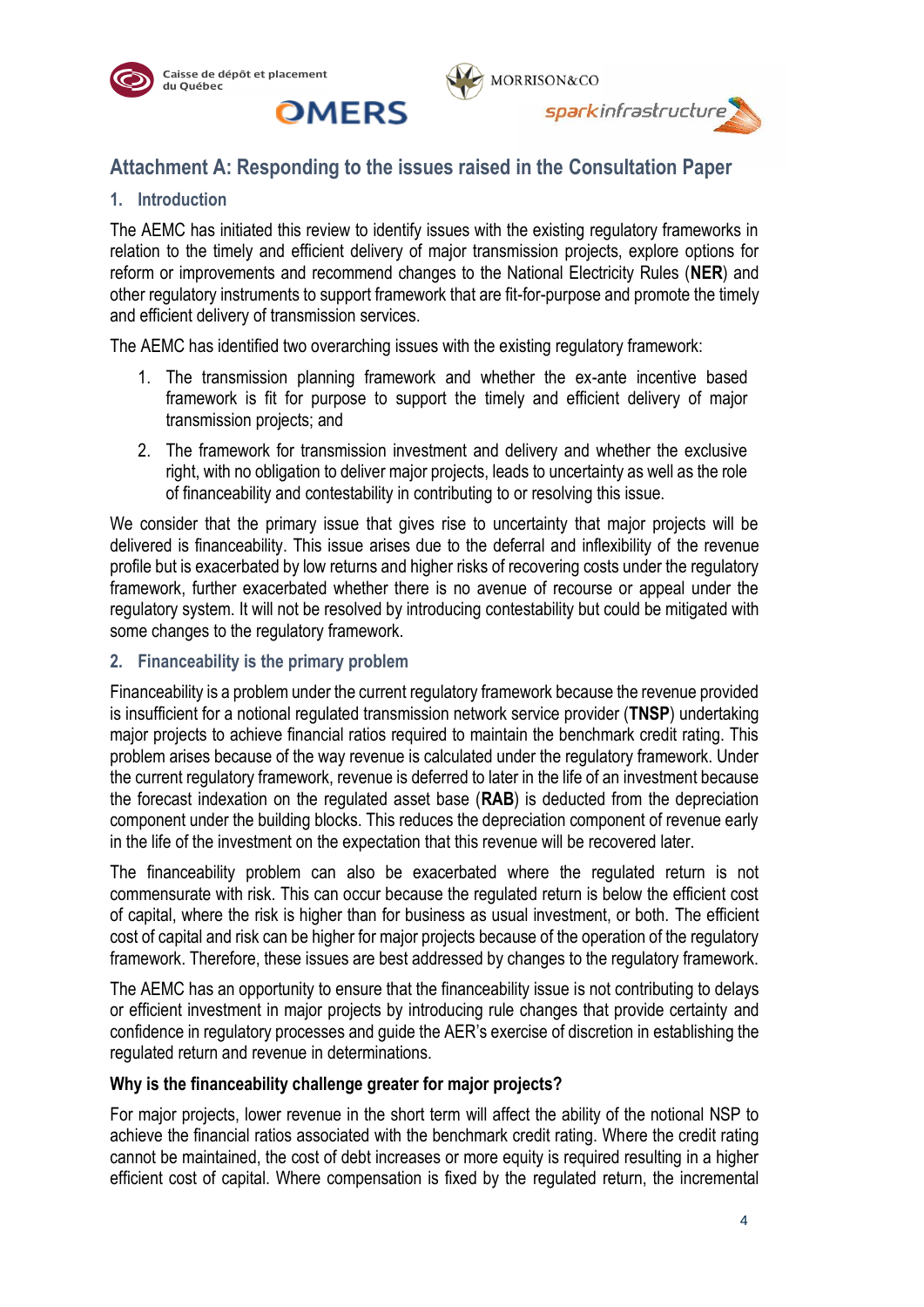



return on the additional equity is effectively capped at the cost of debt, reducing the incentive to invest.

The financeability challenge is greater for major projects because:

**OMERS** 

- The size of investment is proportionately large compared to the underlying RAB so the consequence to financial ratios of deferring revenue under the regulatory framework is greater.
- Additional equity is usually required, triggering an investment review process that differs from business as usual capital programs.

When a TNSP requires additional equity to fund a transmission project, the investment decision is shifted from management level to investor level investment committees. In assessing projects that require new equity, the investment committees consider whether the returns are commensurate with risk. There are usually internal guidelines that categorise each investment into different risk profiles and asset categories. Once categorised, the investment is compared to benchmark performance across that asset and risk class to maintain consistency of return. There are thresholds that apply to each asset and risk class. These considerations are informed by independent assessments of the value and risk associated with these projects. An investment committee will consider each project on its merits to ensure that it is value accretive to investors. Investment committees are unable under governance guidelines to determine that a new project can be 'subsidised' by other business activities as this reduces returns to shareholders. To be value accretive, a project must be:

- Financeable on the benchmark assumptions if more equity is required or credit ratings cannot be maintained, the expected return on equity is less than the regulated return on equity resulting in lower returns to shareholders as there is no corresponding upside opportunity to be provided with a higher return than the regulated return in the future.
- Deliverable within the regulatory allowance if there is a greater risk of incurring more cost than the regulatory allowance, extended periods of delay in recovering costs, and penalties, the expected return on equity is again reduced because there is no future opportunity to recover these costs or earn a higher return to offset the additional risk.

## **Financeability can be addressed by providing revenue flexibility**

The financeability issue can be addressed by providing flexibility in the recovery of revenue over the life of the investment without increasing costs to customers. There are several net present value (**NPV**) neutral options that could be implemented such as removing indexation from the RAB of major projects, providing flexibility in the deprecation profile or revenue smoothing over more than one regulatory period. These options have been used previously under the NER and National Gas Rules (**NGR**). For example, there is more flexibility regarding indexation and depreciation under the NGR, separate RABs are already provided for metering assets, and revenue has been smoothed over more than one regulatory period in cost pass through and remitted decisions. Removing indexation is a mechanical solution requiring less discretion by the TNSP and the regulator. However, providing flexibility in depreciation also enables other factors, such as market conditions and price impacts, to be considered in shaping the revenue profile.

These options may result in small increases in transmission prices in the short term. However, transmission prices are a small component of the total bill, any increases may not be passed on to customers by retailers in the short term and can be mitigated by being smoothed over the regulatory period. If avoiding short term increases in transmission costs regardless of offsetting price reductions elsewhere in the electricity supply chain (e.g., in wholesale generation prices) or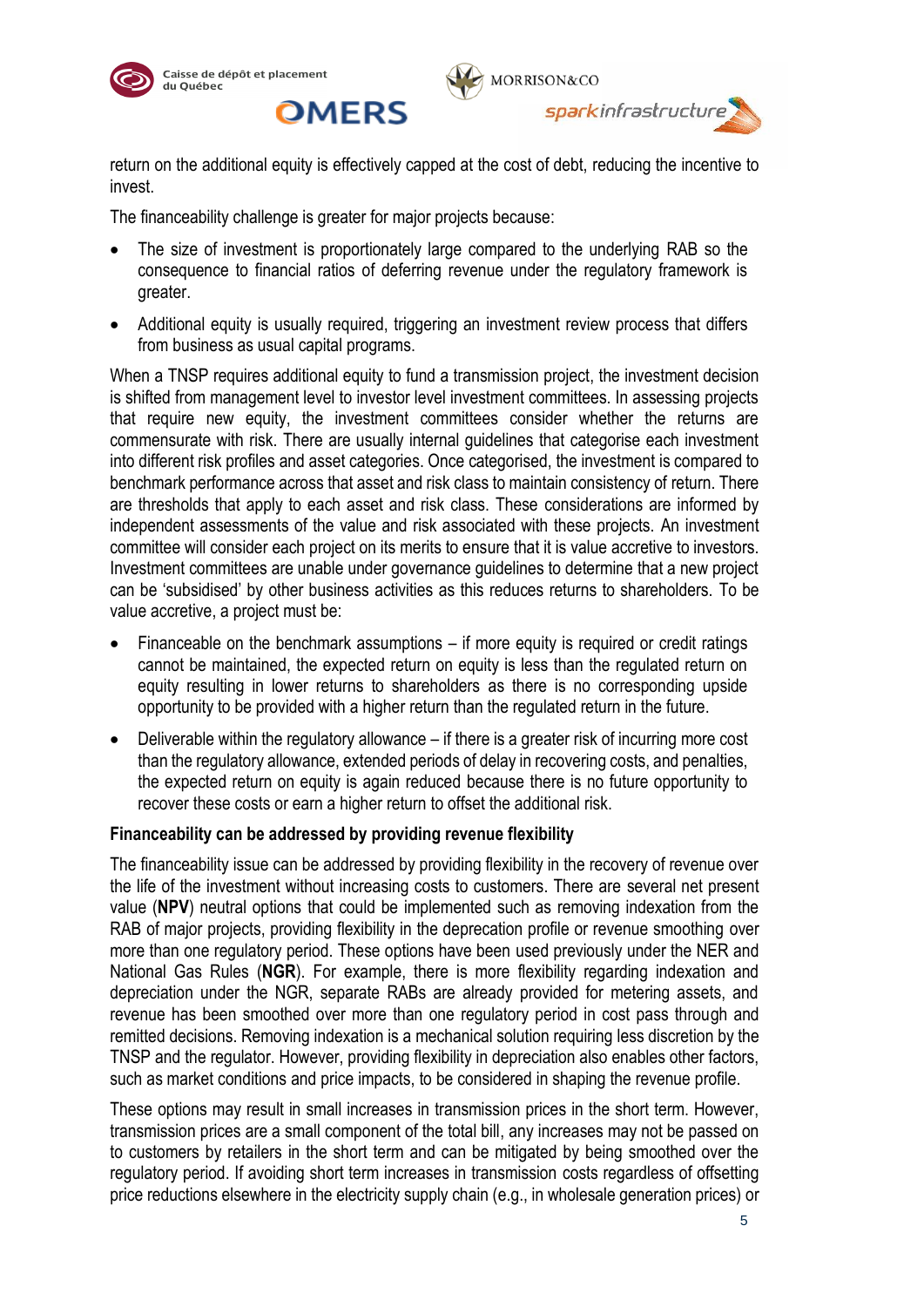



in the future becomes a decision criterion, this will put at risk timely and efficient investment in major transmission projects. Major projects are a necessary precursor to achieving lower total costs by reducing congestion and connecting more lower cost and low emission generation. We also note that no major project will proceed in the first place unless it has a positive NPV benefit to consumers assessed under the regulatory investment test for transmission (**RIT-T**).

A further issue that has been raised in considering solutions to financeability is that bringing forward revenue could impact on intergenerational equity. The impact on intergenerational equity assumes that the current revenue profile is correct, that intergenerational equity is affected by transmission prices alone and that financeability issues do not affect the timing and efficient delivery of major projects. The impact on intergenerational equity because of short term changes in transmission charges and the net impact on total bills should be investigated with and without major projects because these could be impacted by financeability and are required to deliver savings to customers over the longer term. This would be more consistent with the National Electricity Objective that specifically requires consideration of the long term interests of consumers.

## **Ensure regulated returns are not contributing to financeability issues**

The financeability problem is exacerbated by a low regulated return. The AER's own expert<sup>1</sup>, AEMO's advisers<sup>2</sup>, and market practitioners<sup>34</sup> have confirmed that the return on capital set under the rate of return instrument (**RORI**) is lower than the efficient cost of capital. A return that is too low reduces the revenue provided putting further pressure on financial ratios required to sustain the credit rating on which the regulated cost of capital for a benchmark efficient NSP is based. Returns that reflect the efficient cost of capital will better support major transmission projects and are required under the National Electricity Law (**NEL**). However, even if the regulated return appropriately reflects the efficient cost of capital, an NSP may still need revenue flexibility because the deferral of revenue under the regulatory framework can adversely impact the financial ratios required to maintain the benchmark credit rating.

In its review of the 'financeability' rule change, the AEMC concluded that the regulatory framework does not create a barrier to financing investment. However, the focus of this current review is whether changes to the regulatory framework could promote timely and efficient investment in major projects. A regulated TNSP may be able to finance a major project but at a higher cost of capital. Where there is no additional compensation under the regulated return, this reduces the expected equity return. An expected equity return that is lower than the efficient cost of equity does not promote timely and efficient investment.

The AEMC concluded that in a period of investment and expansion, it is likely that network businesses will need to rely more heavily on finance from equity investors relative to the benchmark assumption to maintain the benchmark credit rating. However, the regulatory framework sets the rate of return, and should provide a consistent incentive to invest, regardless of the investment cycle. There is no ability under the current regulatory framework for investors to be provided with a higher return in the future to offset lower returns in the short term. If it is efficient for a regulated network service provider (**NSP**) to change its gearing in a growth phase

<sup>&</sup>lt;sup>1</sup> The Brattle Group, International Approaches to Regulated Rates of Return, September 2020.<br><sup>2</sup> Sypergies Economic Consulting, Discount rates for use in cost bonefit applyeis of AEMO's

<sup>2</sup> Synergies Economic Consulting, Discount rates for use in cost benefit analysis of AEMO's 2022 Integrated System Plan, A report prepared for AEMO, July 2021.

<sup>&</sup>lt;sup>3</sup> Morgan Stanley, Utilities Global Lens: Where to invest in Regulated Utilities Amidst Global Macro Environment, April 2021.

<sup>&</sup>lt;sup>4</sup> NSG, Response to AER RORI Omnibus papers, 3 September 2021.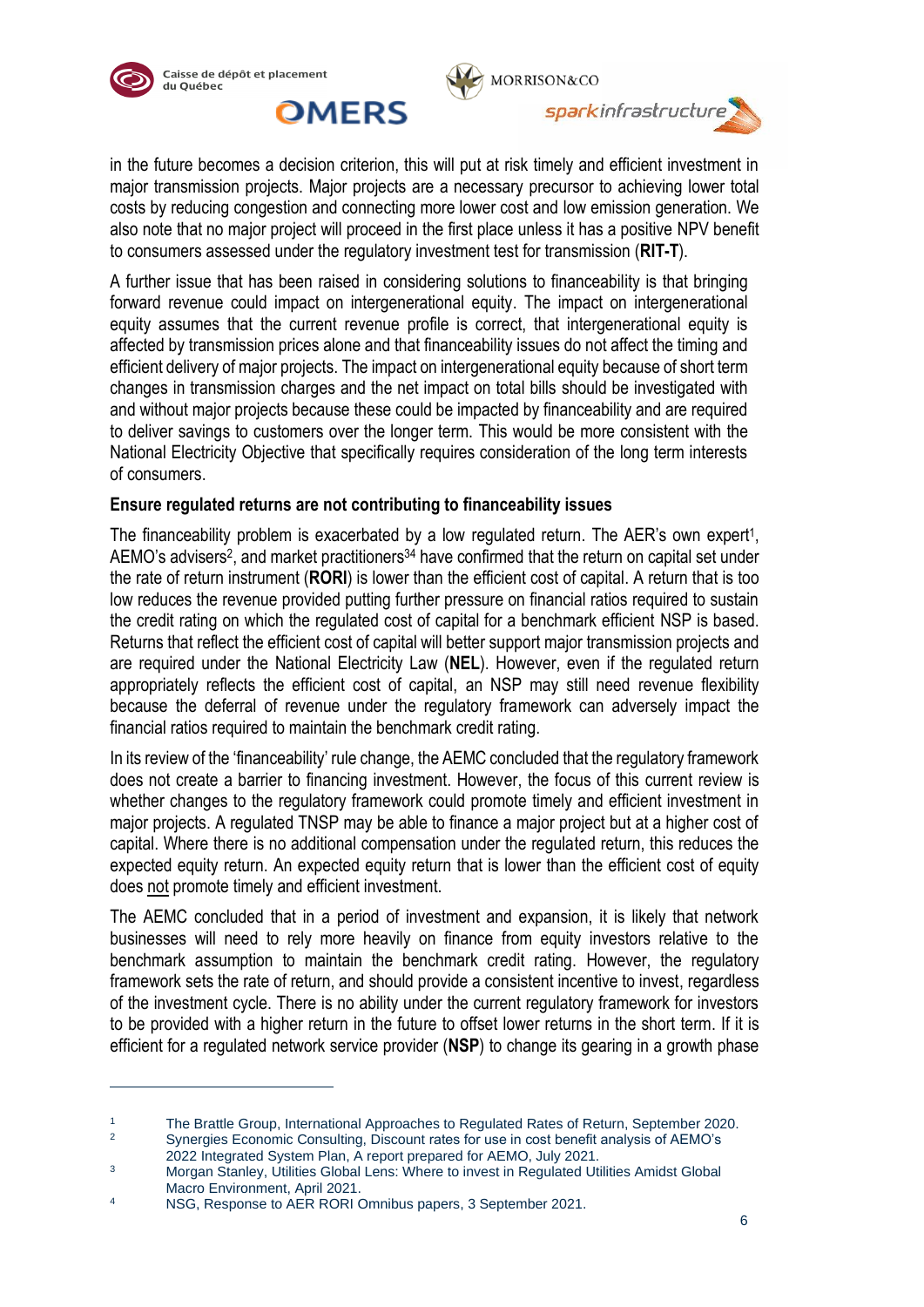

**OMERS** 



which could reduce the expected return on equity below the regulated return on equity, this should be compensated for somewhere in the regulatory framework.

## **The AEMC is best placed to address financeability and risk compensation issues under the regulatory framework**

The AEMC is best placed to consider how the regulatory framework can be improved to improve financeability and risk compensation because addressing these matters in the rules will maximise regulatory certainty and consistency – and thereby provide confidence to investors. The AER's task is to set the efficient cost of capital that is commensurate with risk. In undertaking this task, the AER has confirmed that it does not need to address financeability because it has no obligation to do so and a notional NSP does not need to be able to achieve financial ratios to maintain the benchmark credit rating.<sup>5</sup>

The lack of a requirement for the AER to consider financeability is not a reason for it to not do so as a matter of good regulatory practice and to provide confidence in the quality of its decisions. However, in the absence of an obligation, there is no certainty that the AER will, or can, take any action to address financeability. The AER has concluded that current returns are sufficient<sup>6</sup> despite evidence to the contrary<sup>7</sup> and financeability does not need to be addressed because the regulated NSP has access to revenue outside the regulated framework. We have addressed the AER's reasons for this conclusion below:

- **Project EnergyConnect receiving support from the Clean Energy Finance Corporation (CEFC) was not found to be evidence of a financeability issue**. <sup>8</sup> The CEFC's role is to make commercial investments that counter market failures and address financing impediments to help achieve its broader public policy objectives to transition to low emission economy. <sup>9</sup> We understand that the AER's conclusions are yet to be tested with the CEFC.
- **It is appropriate for a notional NSP to only be able to retain the benchmark credit rating if a rating agency interprets qualitative criteria favourably**. <sup>10</sup> The AER's estimate of the efficient cost of capital should enable a notional NSP to comfortably achieve the financial ratios. If it does not, it could indicate that the AER's use of discretion in estimating the parameters has resulted in an inaccurate estimate. A financeability assessment provides a safeguard against this outcome.
- **A notional NSP might not be able to maintain benchmark gearing for major projects but should manage its own financeability.**<sup>11</sup> A regulated notional NSP does not have tools available to manage financeability as its revenue and RAB are determined under the regulatory framework. A regulated notional NSP should not be required to draw on additional equity from investors, rely on revenue from unregulated businesses or balance sheet strength of a parent to retain the benchmark credit rating arising as a result in a gap in the regulatory framework.

<sup>5</sup> AER, Rate of Return, Term of the rate of return & Rate of return and cashflows in a low interest rate environment, Final Working Paper, September 2021, p.109.

 $6$  Evidence provided by its own expert (The Brattle Group), market studies, and advisors to AEMO that the regulated return is a low outlier was not found by the AER to be compelling (see p.66 of AER Rate of Return, Final Working Paper, September 2021).

<sup>&</sup>lt;sup>7</sup> AER, Rate of Return, Final Working Paper, September 2021, p.66.

<sup>8</sup> Ibid, p.108.

<sup>9&</sup>lt;br>See CEFC website and investment policy: <u>cefc-investment-policies-april-2021.pdf</u><br>10 AEB Bots of Boturn, Final Warking Baper, September 2021, p. 100

<sup>10</sup> AER, Rate of Return, Final Working Paper, September 2021, p. 109.

Ibid, p. 109.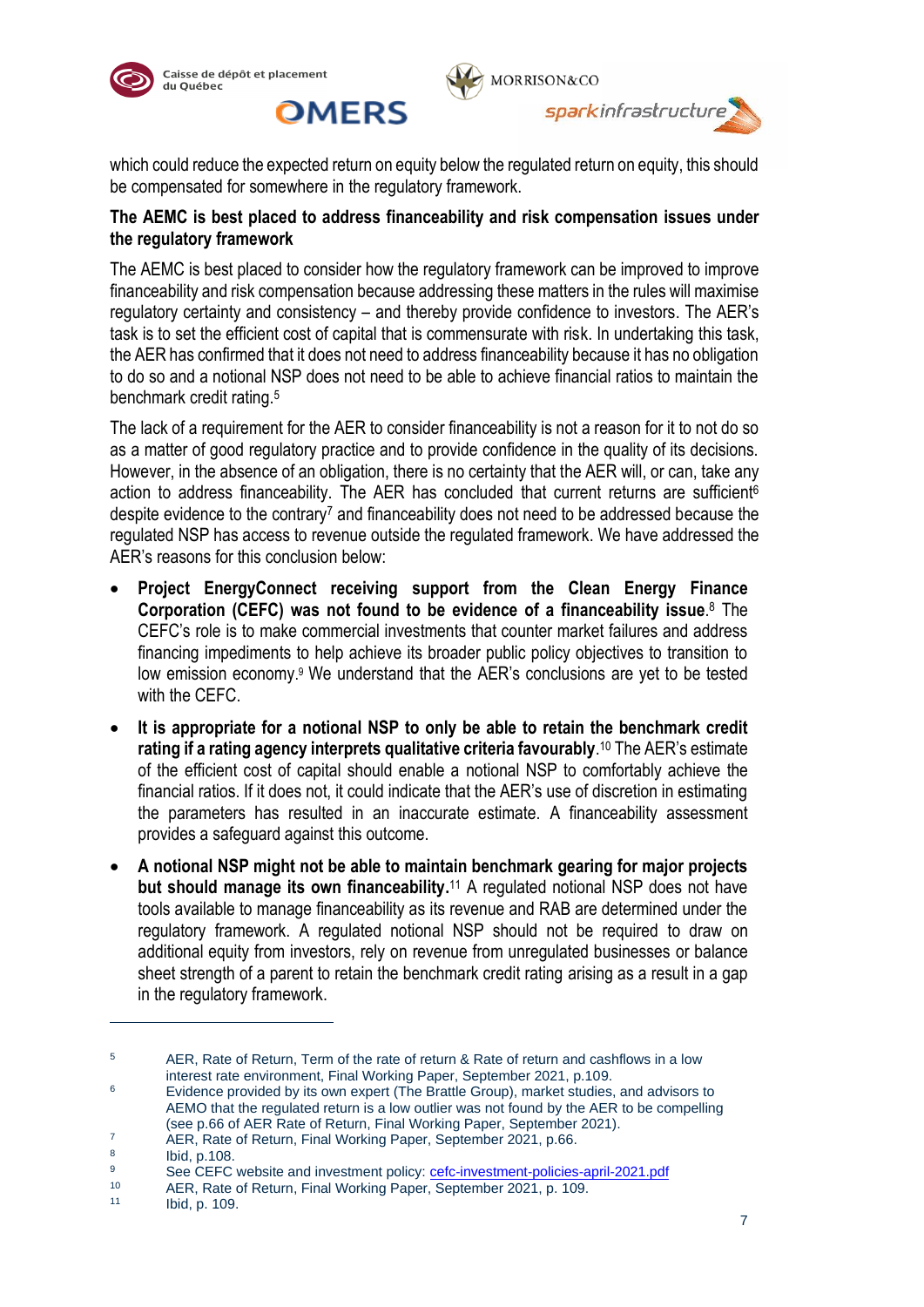





- **A negative net profit after tax (NPAT) that results in losses to the notional NSP could occur but should be rectified by a NSP increasing gearing to fund negative cash flows**. <sup>12</sup> This view is akin to suggesting that more should be borrowed to pay a higher mortgage. We do not consider this approach is sustainable or financially responsible. A financeability assessment provides a safeguard against this outcome.
- **It is not clear that market practice in estimating the return on equity is relevant in the**  regulatory context.<sup>13</sup> Market practice guides the actual flow of capital. A divergence between the market cost of capital and the regulated return on investment in regulated networks will put efficient investment and benefits to consumers at risk.

We note that the AER's position on these matters is not challengeable under the current NEL which contributes to risk and uncertainty. Therefore, to improve confidence and certainty in the regulatory regime, the AEMC should introduce rules that clarify the obligation on the AER to consider financeability when establishing the efficient cost of capital and in providing revenue allowances in a regulatory period.

## **Mitigating the higher risk of unrecovered efficient costs and penalties for major projects**

There is a greater risk of not recovering efficient costs, expenditure and return on capital under the current regulatory framework for major projects. The AEMC has acknowledged that the uncertainty associated with major transmission projects increases the prospect of cost overruns and therefore penalties under the capital expenditure efficiency scheme (**CESS**) and the risk of ex-post review.<sup>14</sup> This is because major projects require expenditure prior to regulatory approval and are more likely to cost more than the regulatory allowance. Therefore, if the project is not approved, the early works costs will not be recovered and, if the project is approved, there is a higher risk that total costs will be greater than the regulatory allowance. Even if the higher costs incurred during the project are efficient, there is a delay in cost recovery and penalties are applied under the CESS. Further, costs that are greater than allowances expose the TNSP to additional risk of not recovering some costs because of an ex-post review of the entire capital program. Low returns and higher risk of cost overrun on these projects are relevant to the investment decision and the comparisons made by independent valuers and auditors in advice to investment committees.

## **Proposed rule changes to promote timely and efficient investment in major projects**

The following rule changes will promote timely and efficient investment without increasing the cost of the investment to be borne by customers:

- Requiring the regulated return to enable a notional NSP to achieve the benchmark credit rating and gearing on which the return is set. In practice, this would require the AER to ensure that its use of discretion in estimating rate of return parameters does not put at risk the ability of a notional TNSP to meet the financial ratios that match the benchmark credit rating when the benchmark gearing is adopted.
- Enabling the AER to make NPV neutral adjustments to the revenue profile to ensure that a TNSP, adopting the benchmark financing assumptions, can achieve the benchmark credit rating within any regulatory period. This could be achieved by removing the need to index

<sup>12</sup> AER, Rate of Return, Final Working Paper, September 2021, p. 110.

 $13$  Ibid, p. 58.

<sup>14</sup> AEMC, Consultation Paper, Transmission Planning and Investment Review, 19 August 2021, p.22.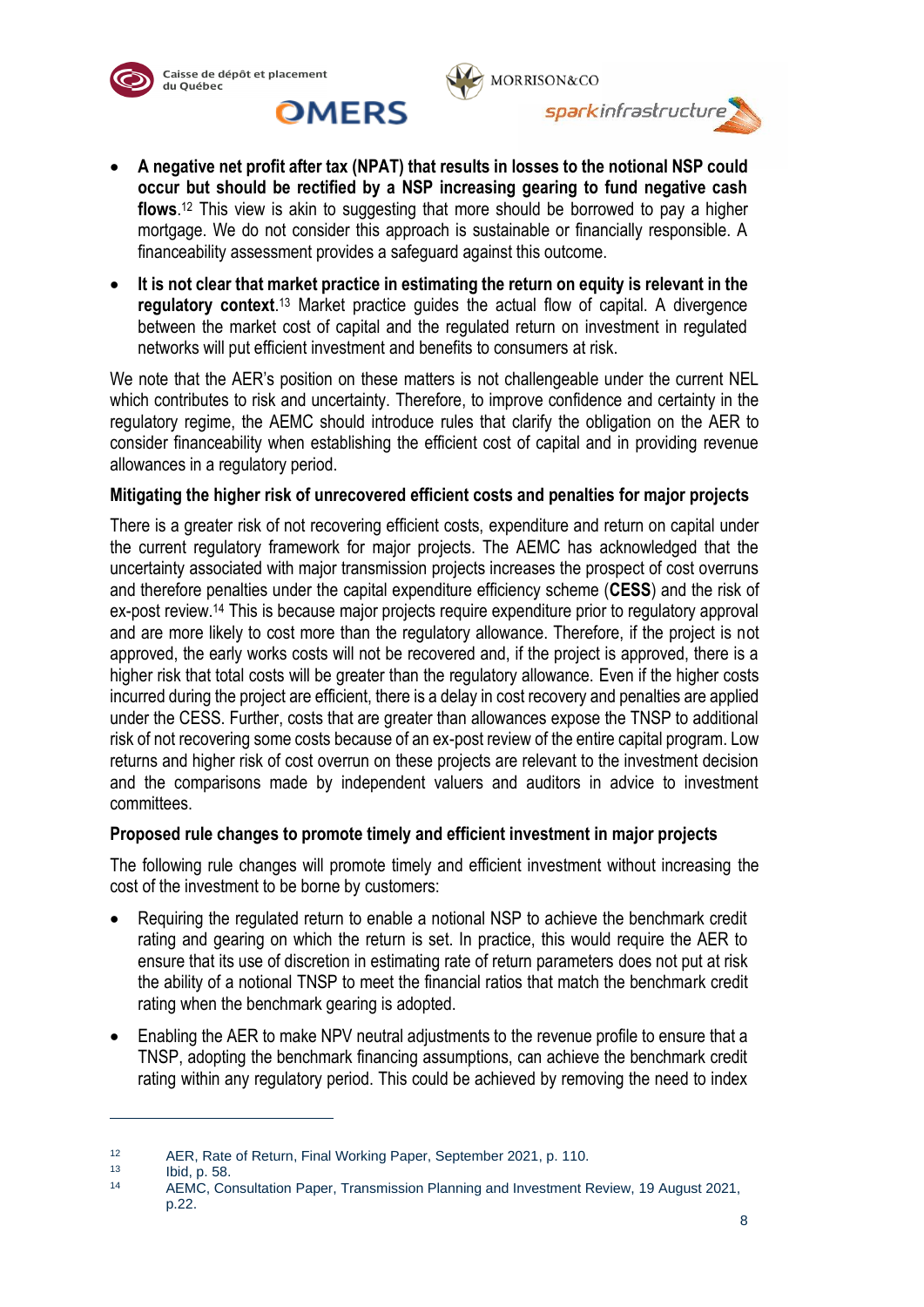

**OMERS** 





the RAB for a major project, providing greater flexibility with respect to depreciation, and/or allowing revenue smoothing over more than one regulatory period. This will provide a TNSP with an opportunity to recover at least the efficient cost of capital set out in the RORI consistent with the legislative requirements.

- Enabling an NSP to recover the cost of preparatory activities and time critical early works for ISP projects through a cost pass through application prior to a contingent project application (**CPA**) determination for the relevant project. This reduces the risk that these efficient costs will not be recovered.
- Enabling an TNSP to elect whether the CESS applies to a major Integrated System Plan (**ISP**) project (not subject to the AER discretion). This enables the TNSP to choose to mitigate the risk of incurring penalties for efficient investment simply because expenditure is more than the regulatory allowance.
- Exclude major project expenditure from the capital allowance that triggers an ex-post review. This will mitigate the risk that higher efficient costs of a major project do not expose the TNSP to the regulatory process risk on the entire capital program.

These changes ensure that the TNSP remains responsible for managing its financing risk, whilst mitigating the risk that the AER's estimate of the efficient cost of capital or expenditure is too low. Demonstrating the ability to meet financial ratios consistent with benchmark assumptions is an important (and only check) on the AER's discretion.

**3. Contestability increases risk and is likely to increase costs to customers**

The AEMC has identified that contestability may be a solution to the problem that a regulated TNSP has no obligation to deliver an ISP project because it:

- Enables others to build projects when the TNSP chooses not to.
- Avoids TNSPs inflating forecast cost to cover the potential CESS penalty and ex-post review risk; and
- Reduces the cost of delivering projects because the TNSP tender process transfers risk to the contractor which increases the tender price.

Contestability may enable others to build projects when the TNSP chooses not to, but it will not ensure that the project will get built. A contestable proponent with a single asset is likely to face even greater financeability challenges for a stand-alone project because it may not have access to a larger balance sheet the same size as the TNSP's RAB. Further, the risk of cost overruns is high for major projects and so a contestable proponent is likely to seek to inflate forecast costs to absorb risks. However, under a contestable framework, the risk costs will not be scrutinised by the regulator.

We consider contestability has the potential to significantly increase risk associated with system operation and security, is unlikely to materially reduce the cost of delivering projects and is likely to introduce additional costs.

**Increased risk** – Contestability will require significant legislative changes to appropriately transfer obligations and responsibilities appropriately between TNSPs, contestable infrastructure providers and AEMO. These changes will increase the risk of system operation and security that could increase over time as significant transmission infrastructure is delivered by multiple parties. This could have a significant and detrimental impact on consumers and the economy.